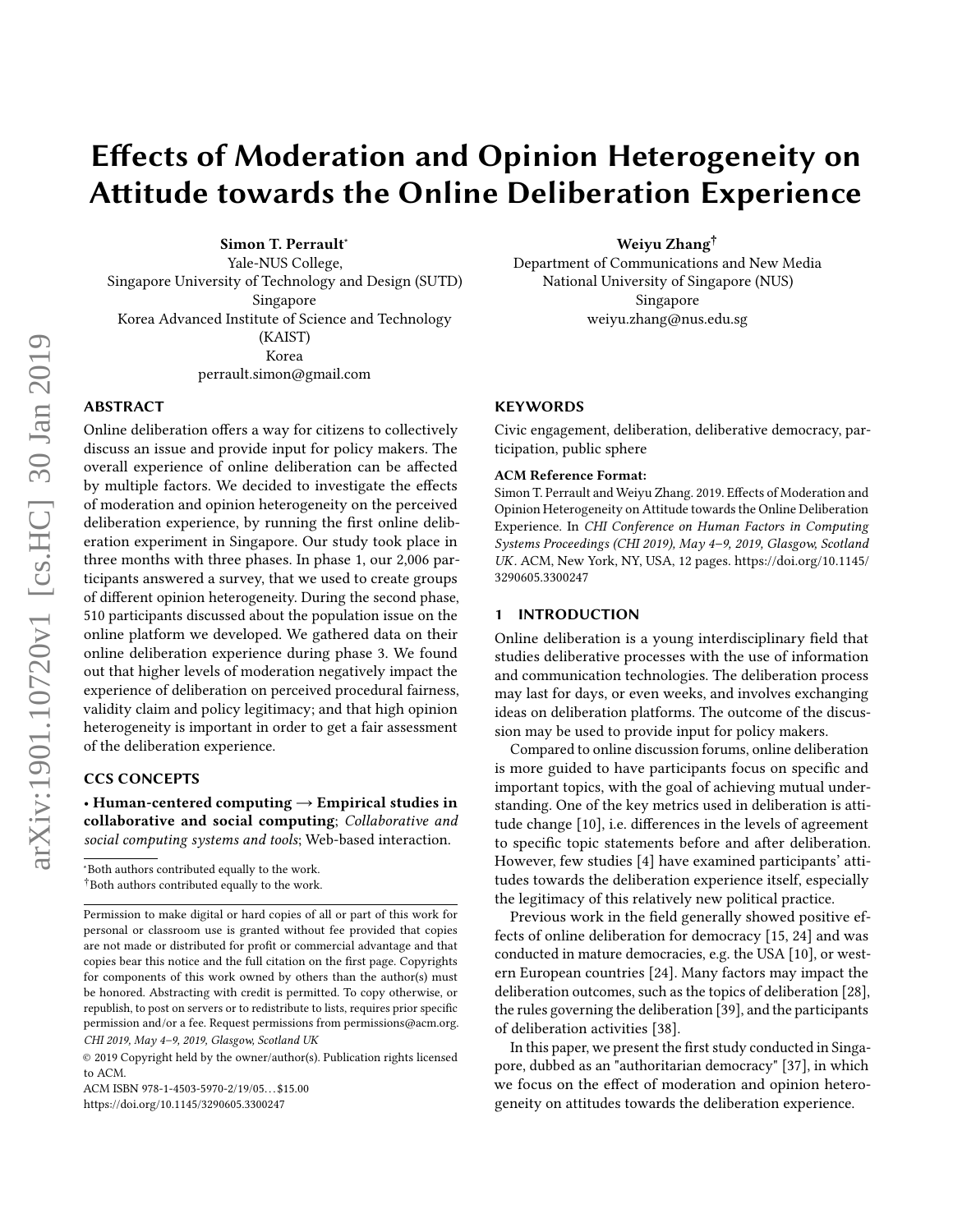Our study that lasted for three months was done in three steps: (1) pre-deliberation survey, (2) deliberation itself and (3) post-deliberation survey. Our pre-survey was done with 2,006 Singaporean citizens, representative of the country population. For the deliberation phase, we developed our own open-source platform that enables simple discussions and provides educational material before each round of discussion. A total of 510 participants followed phases 2 and 3.

Our results suggest that both moderation and opinion heterogeneity have an impact on attitudes towards the deliberation experience: (1) Participants who joined low moderation platforms perceived higher policy legitimacy, and thought of their discussion partners' claims as more valid, than those who joined high moderation platforms. However, moderation made a marginally significant difference in perceived procedural fairness; (2) Participants who were put in the group with those mainly agreed with the policy gave higher scores in perceived procedural fairness than both the group with those who mainly disagreed with the policy and the group with those who were mixed in the views. For validity claims and policy legitimacy, participants who were put in the group with those mainly disagreed with the policy gave lower scores than both the group with those who mainly agreed with the policy and the group with those who were mixed in their views.

To summarize, the contribution of this paper is three-fold:

- We present an open-source deliberation platform that we developed,
- We describe the first online deliberation experiment in Singapore,
- We investigate the effect of moderation and opinion heterogeneity on attitudes towards the online deliberation experience.

# 2 RELATED WORK

Our work specifically focuses on policy deliberation, which is different from other deliberative forum or more casual online discussions. The goal of the whole experiment is also to provide citizens a space to discuss social policies, deliberate and provide input for policy makers. We will first discuss the impact of moderation and opinion heterogeneity in online deliberation. Then we will discuss how existing platforms dealt with both moderation and heterogeneity, and how our platform builds from these existing efforts.

# Moderation in Online Deliberation

Moderation plays an important role in online discussion forums, and has been extensively discussed. Some work, like Towne and Herbsleb [\[32\]](#page-11-5), advocate for a minimal amount of moderation to avoid trolling and flame wars. Hanasono and

Yang [\[13\]](#page-10-4) pointed that even on a support group for racially discriminated people, an undisclosed proportion of messages were inappropriate or insulting. Binns [\[1\]](#page-10-5) described moderation as labour intensive and divided moderation to two different approaches. Pre-moderation, means that comments need to be validated by a moderator to be published, which prevents battle between users and moderators. With postmoderation, comments will be first published, then potentially moderated. They also discussed the effect of adding a "karma" system on the platform, with a karma threshold required to pass pre-moderation. Lazer et al. [\[22\]](#page-10-6) discussed moderators' strategies during their moderation work, while Epstein and Leshed [\[8\]](#page-10-7) highlighted the two main roles of moderators: (1) managing the stream of comments and (2) interacting with commenters [\[6,](#page-10-8) [23\]](#page-10-9).

The impact of moderation on online discussion forums has been partially investigated. For example, Meyer and Carey [\[25\]](#page-10-10) found that moderation would negatively affect the number of posts, as people are more likely to react to inappropriate posts, generating more activities and giving users a sense of virtual community. Other negative effects include higher level of suspicion towards the deliberation process, self-censorship from users [\[36\]](#page-11-6) and even potential exclusion of traditionally underrepresented populations [\[33\]](#page-11-7), which would then hurt the representativeness of online discussion.

Wise et al. [\[34\]](#page-11-8) conducted the only study so far which included moderation as an independent variable in their design, with two levels: moderation vs. no moderation. However, their focus was on the moderation awareness, and how this awareness could lead to higher intent to participate in the process.

While these previous works guided decisions on how moderation should be done on our platform, e.g. to include underrepresented groups, none of them investigated the effect of moderation on participants' attitudes towards the deliberation experience.

## Opinion Heterogeneity in Online Deliberation

Heterogeneity is a double-edge sword for online deliberation. On one hand, it may be perceived as a threat to the harmony of social relationships, and would overall make it harder to create political mobilization [\[27\]](#page-10-11). On the other hand, Price et al. [\[28\]](#page-11-1) saw diverse opinions as benefiting democracy, because exposure to disagreement contributes to people's ability to generate reasons and improves argumentation. Brundidge [\[2\]](#page-10-12) proposed the inadvertency thesis to explain how people get exposed to heterogeneous opinions. Their findings suggest that users tend not to seek out political difference, but rather end up finding it inadvertently. For example, Zhang and Chang [\[39\]](#page-11-2) reported that everyday political talk could be a good opportunity for people to find political difference. Brundidge [\[2\]](#page-10-12) also pointed out that the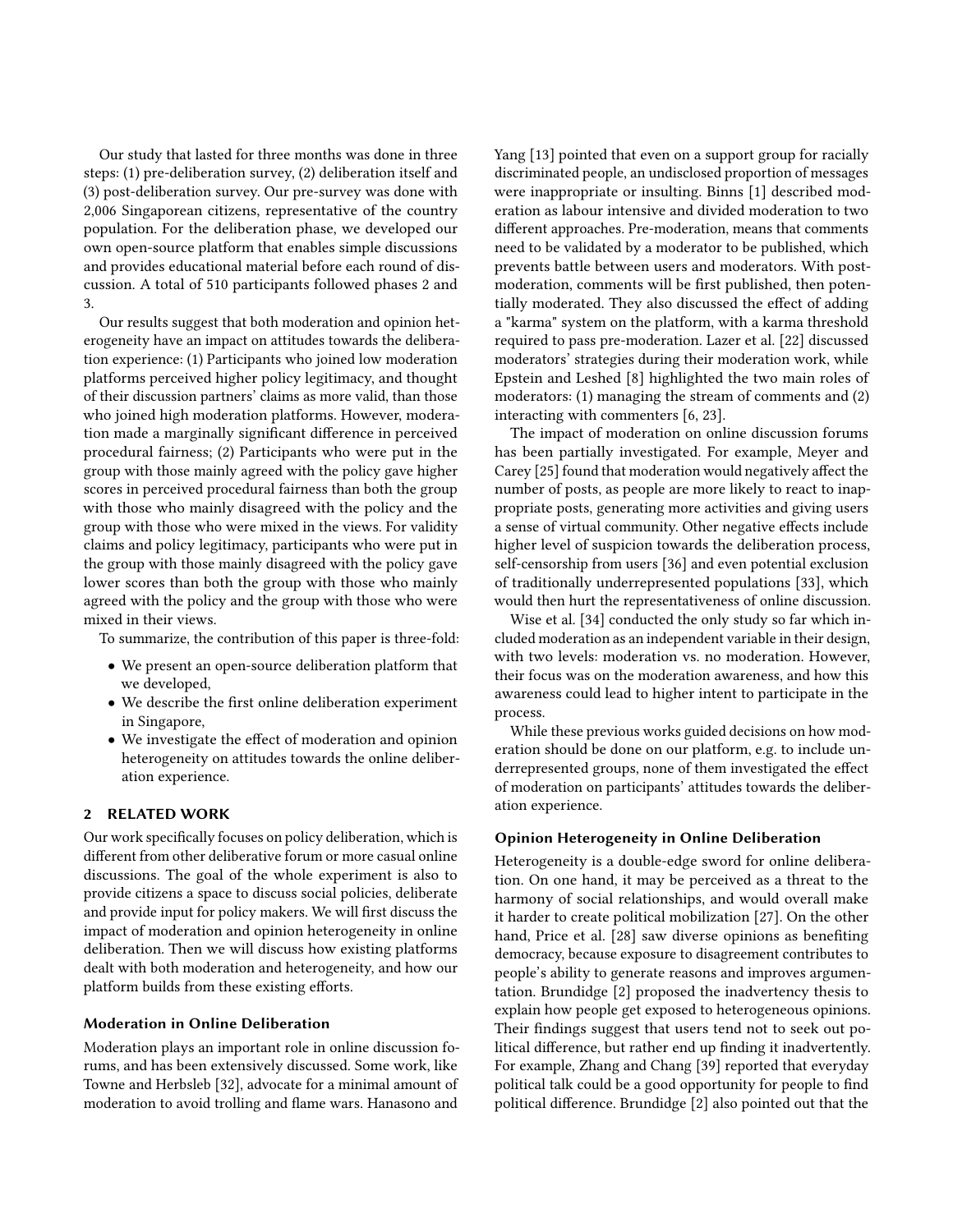frequency of online political discussion is positively related to the heterogeneity of one's political discussion network.

There are multiple levels of heterogeneity, depending on the level of agreement or disagreement to attitude items. High levels of disagreement or agreement would strongly affect participants' evaluations of deliberation processes [\[31\]](#page-11-9). This same work also suggests that one's satisfaction, potential reevaluation of opinion and expected future participation are not affected by low levels of disagreements, but high levels of disagreements could lower satisfaction and future engagement. Finally, Wojcieszak and Price [\[35\]](#page-11-10) conducted a study on perceived vs. actual disagreement. Their results show that perceived disagreement has strong effects on satisfaction or future participation, whereas objective disagreement does not. Their results also confirm previous research on the negative effects of high disagreement on satisfaction [\[38\]](#page-11-3) and future engagement [\[31\]](#page-11-9).

# Existing Deliberation Platforms

HCI works on online deliberation usually focus on platforms and unique features implemented by each of these. No prior work published in HCI venues has investigated the effect of moderation and opinion heterogeneity on the online deliberation experience.

Macintosh [\[24\]](#page-10-3) defines three types of deliberation platforms: informative, consultative and participative. Informative platforms are platforms used by governments to produce and deliver information for use by citizens. Consultative platforms add a way for citizens to provide feedback on materials received. Participative platforms allow citizens to actively engage in defining the process and content of policy-making. Our work falls in this last category, which enables users to actively collaborate with each other, and discuss public issues. Our review does not cover aggregation platforms that aim at presenting different opinions and help users locate their own on the spectrum of opinions as well as reflect and refine their opinions, such as Opinion Space [\[9\]](#page-10-13), ConsiderIt [\[19\]](#page-10-14), Reflect [\[20\]](#page-10-15), and Poli [\[30\]](#page-11-11).

Our platform builds from existing collaborative platforms. MIT Deliberatorium [\[18\]](#page-10-16) takes users' input in the form of a deliberation map, a tree-structured network of posts representing a single issue, idea, or pro/con argument. It is based on the Issue-Based Information System (IBIS) model of informal argumentation. Arrangement of posts is based on topic, as opposed to time as seen on regular forums. We used a similar hierarchical representation of discussion to make it easier to follow conversations.

Another early example of collaborative online deliberation was the Virtual Agora project [\[26\]](#page-10-17). Inspired by Deliberative Polls [\[11\]](#page-10-18), the system allowed participants to share webbased information and discuss using audio both in real-time and asynchronously. The Virtual Agora [\[26\]](#page-10-17) project was able

to enhance the salience of citizen identity, which in turn is correlated with higher political engagement. PICOLA was a two-phase experiment regarding online citizen deliberation [\[3\]](#page-10-19). Phase I of the study compared real-time online deliberation to face-to-face deliberation and the additional phase II explored the effects of asynchronous deliberations. PICOLA came with an education phase for participants (implemented through an online reading room), a discussion phase (using a real-time online interaction), and a reflection phase (where participants could continue discussions through asynchronous online forum and surveys). The results of the deliberation session of PICOLA were however not formally published. Finally, Deme enabled collaborative drafting, focused discussion and decision making [\[5\]](#page-10-20). Designed for small group interaction, it features meeting rooms where members could self-organize deliberative sessions.

Compared to aggregation platforms, our system offers an online space for citizens to discuss and deliberate. We followed a similar process to PICOLA with an education phase, to mitigate potential lack of knowledgge of our participants on the discussion topics, and used a hierarchical structure of discussion roughly similar to MIT Deliberatorium [\[18\]](#page-10-16).

#### Civic Tech in Asia

Civic Tech has been rising in Asia during the last few years. For example, Factful [\[16\]](#page-10-21) is a platform that allows taxpayers to participate in the discussion of South Korea's government budget. The platform allows users to read about budget planning and proposes news article and other sources. This allows participants to understand the government choices, and be more critical while checking for facts. Similarly, BudgetMap [\[17\]](#page-10-22) is an issue-driven visualization platform that allows taxpayers to explore and tag the links between budget and social issues and was deployed in Seoul. Finally, vTaiwan [\[14\]](#page-10-23) is an open consultation process that brings citizens and government together in online and offline spaces, to deliberate and reach rough consensus on national issues, and to craft national digital legislation. Our online deliberation experiment is one of the many efforts ongoing in the Asian Civic Tech scene.

#### Hypotheses

From the previous work, we hypothesize that both moderation and opinion heterogeneity will have significant impacts on deliberation outcomes, such as participants' perception of their deliberation experience. However, due to the mixed findings from previous research, we are not able to make directional hypotheses.

H1: Different levels of moderation will lead to different levels of perceived procedural fairness, perceived validity claim, and perceived policy legitimacy.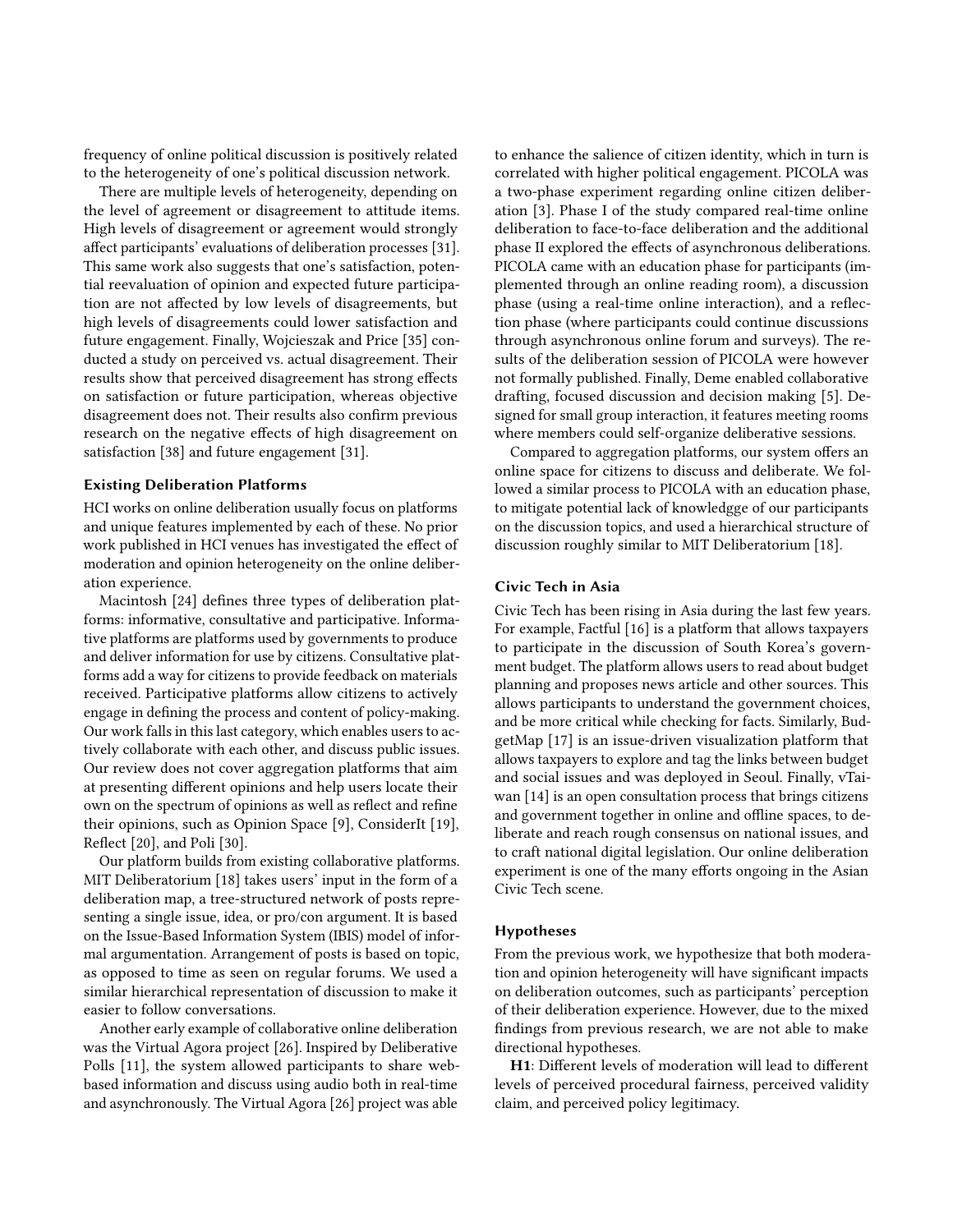H2: Different levels of opinion heterogeneity will lead to different levels of perceived procedural fairness, perceived validity claim, and perceived policy legitimacy.

# 3 PROCESS AND PLATFORM

We developed our own platform which allowed us to run our experiment. We will first discuss some of the challenges for running an online deliberation study and how the whole process was carried out, then we will present our platform and how the platform supports our process. Finally, we will explain our participants sampling strategy.

# Challenges

When we started the project, we faced two issues, highlighted by previous literature: (a) lack of knowledge of the issue discussed and (b) representativeness of the sample chosen for the study. Lack of knowledge may lead to ill-informed opinions, which usually have low value for policy making [\[11\]](#page-10-18). Lack of representativeness could undermine the potential acceptability of decisions made through deliberation to the whole society.

Lack of Knowledge. We addressed the lack of knowledge by running an early education phase. During that phase, a team of policy researchers, in consultation with the government agency in charge of policies related to population (our focus for this study). The material produced explained each of the sub-issues, with numbers and sources, in a slideshow format, which was easy to read. These slides focused on numbers, and we were careful about trying not to express official opinions, in order to avoid potential biases. We pre-tested the sets of slides for each issue with small groups of participants. The material was then inserted in the platform. Participants had to review the material at least once and were free to review as many times as they wanted.

Representativeness. Another recurring challenge for online deliberation is the potential lack of representativeness of the participants pool [\[7\]](#page-10-24). Most of these projects sampled participants on a voluntary basis. This leads to participants being potentially more engaged, and more tech-savy, excluding populations such as elderly or people with a low technology proficiency.

We addressed this issue by working with an online panel provider during the recruitment phase. This provider had access to a panel of over 20,000 Singaporean citizens. We set our demographic quotas to match the latest census data and monitored the sampling closely. We manually corrected under-representation of given groups by sending e-mails to individuals of said groups. As the deliberation phase lasted for three-weeks, we expected some drop-out. Drop-out in itself is not an issue, unless only specific groups keep dropping out, by lack of time or resources.

To mitigate this issue, we provided incentives to sustain participation, especially for lower-income brackets. Participants were thus compensated 50 SGD (37 USD) for taking part in the online deliberation phase. They could also earn up to 30 additional SGD (22 USD) depending on their participation (for posting, reading, reacting). While our original sample of 2,006 participants taking part in the pre-deliberation survey was overall representative of Singapore population on gender, ethnicity, housing, age, education and income criterion, we could not achieve a perfect representativeness for ou sample of 510 participants taking part in the deliberation and reflection phase.

# Deliberation Phases

The study ran in three different phases: (1) recruitment/predeliberation phase, (2) deliberation phase, (3) reflection/postdeliberation phase.

Pre-deliberation Phase. During this phase, we recruited 2,006 participants (see Representativeness for more information). Participants were invited to fill our pre-deliberation survey, which contained 40 close-ended questions about current policies regarding population. At the end of the survey, participants were asked if they wanted to join the deliberation. We sent an invitation to all participants from the respondents who were willing to join the deliberation. This phase lasted for one month.

We used the answers from the pre-deliberation survey to group our participants into the three levels of opinion heterogeneity as explained in the Independent Variable subsection of the next section.

Deliberation Phase. During this three-weeks phase, participants were invited to join our platform. Upon logging for the first time, participants were shown a video detailing the features of the platform and how to use it. Note that participants were identified with a unique numerical ID on the platform, and no identifying information were published for privacy reasons.

Each week, citizens were invited to discuss one of the three sub-issues (fertility, foreign workforce, integration of new citizens). Before proceeding to the discussion itself, participants would have to go through the education material for each sub-issue. Discussion would start with the title, and a brief, carefully crafted opening message from the admins. Administrators and moderators would not post any additional message throughout the process. At the end of each discussion, an online poll was set up based on moderators' reading of opinions/suggestions that emerged during the discussion. Participants were reminded to answer the poll before proceeding to the next sub-issue.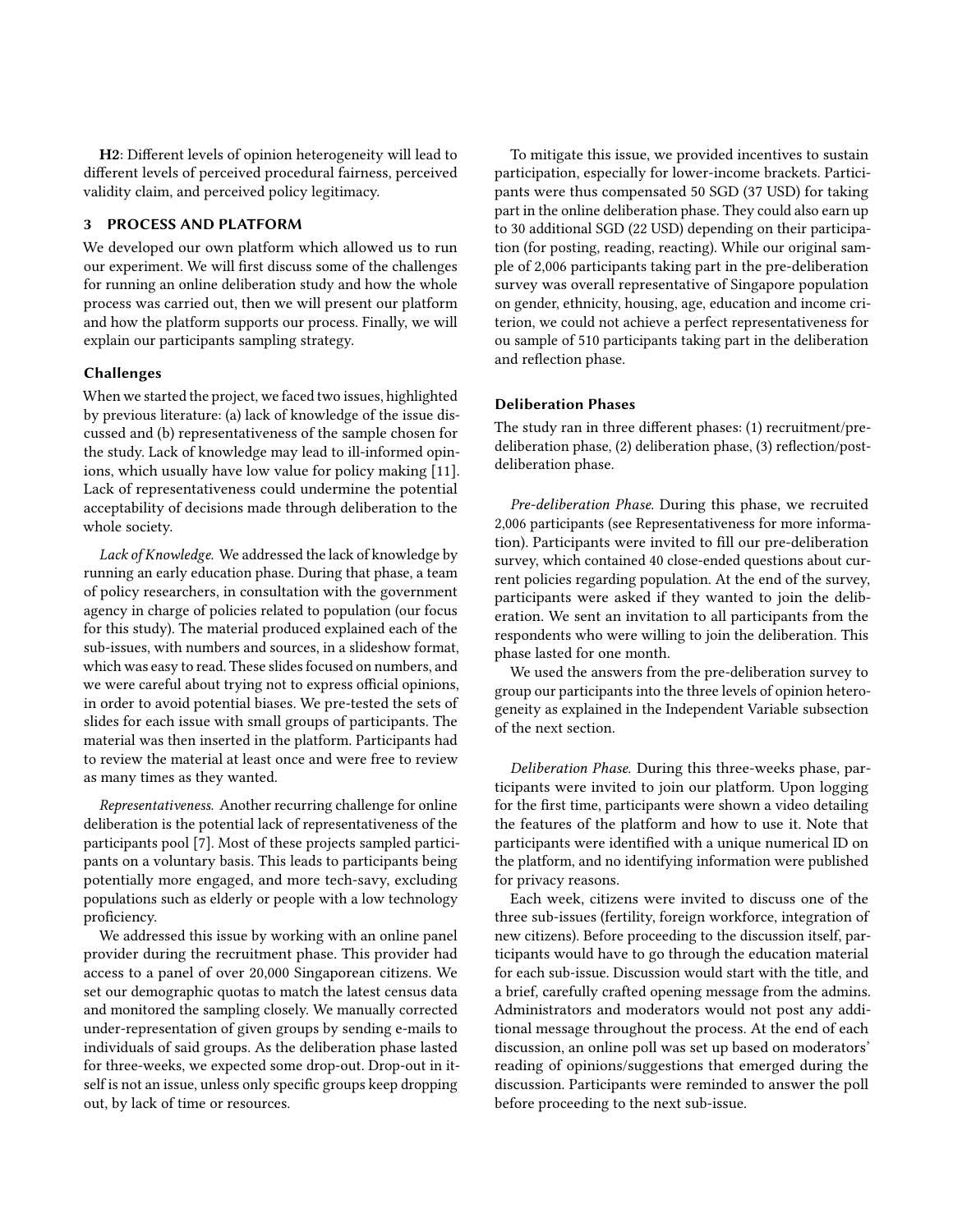<span id="page-4-1"></span>

Figure 1: Basic discussion interface. The discussion is structured as a tree, users can either expand or shrink nodes by clicking on the "+/-" button.

Post-deliberation Phase. During this one-month phase, participants were asked to fill a post-deliberation survey. This survey essentially contained the same questions related to existing policies in Singapore, plus additional questions on their perception of their online deliberation experience. Additionally, we asked some questions related to their experience with the platform.

We specifically used the post-deliberation survey to measure our three dependent variables: (1) perceived procedural fairness, (2) perceived validity claim and (3) perceived policy legitimacy. The dependent variables are described in the subsection Dependent Variables of the next section.

# Platform

Implementation. The platform was developed based on Vanilla Forums<sup>[1](#page-4-0)</sup>, an open source forum platform. The core of the platform is written in PHP, and data were stored in a MySQL database. Since Vanilla Forums supports multiple plugins, we did tweak or develop new plugins to fit our needs.

More advanced features were developed using JavaScript libraries. We used Underscore.js, Vis.js and JQuery for the video display and graph creation/visualization tools. The whole source code of our platform is available online at the following address: [http://onlinedeliberation.org/about.](http://onlinedeliberation.org/about) An example of a discussion can be seen on Figure [1.](#page-4-1)

<span id="page-4-0"></span>

<span id="page-4-2"></span>

Figure 2: Example of educational slide used for the sub-issue of Social Integration and New Citizens. This slide highlights the aging population issues, with less citizens entering the workforce and more exiting it by 2030. Each sub-issue came with a set of slides with data presented in a simple way.

Educational Slides & Quiz. Inspired by PICOLA [\[3\]](#page-10-19), the platform featured an educational phase at the beginning of each sub-issue discussion. This phase consisted of a set of interactive PowerPoint slides (Figure [2\)](#page-4-2) where each user would read through multiple educational slides and some selfpaced interactive quiz that prompt citizen users to furnish their opinions about the issue. The user was given the option of re-watching the slides and re-taking the quiz as many times as they wanted, to encourage deeper engagement with the learning material.

Deliberation Graph. Our platform also incorporated a deliberation graph (see Figure [3\)](#page-5-0), a mind map of salient posts (posted within a specific discussion) organized as an abstract topic model. Inspired in part by the deliberation map from MIT deliberatorium [\[18\]](#page-10-16), the Deliberation Graph acts as a visual summary of an ongoing discussion. But unlike the deliberatorium, the Deliberation Graph does not allow users to structure or populate the graph, and is instead operated by the moderator (for high moderation instances) who can use it to organize ongoing discussion along topic-hierarchies that they deem fit. For low-moderation instances, the graph contains all the posts with their hierarchical relations and is automatically generated. This flexibility with re-organization of arguments helps to further counteract the common knowledge problem, namely the tendency of groups to focus on the knowledge held by the majority and discount information held by the minority [\[18\]](#page-10-16). The deliberation graph allowed for drawing shapes and directed connectors (each with changeable color and size attributes). Once the moderator modifies the graph on a specific instance, changes are auto-saved and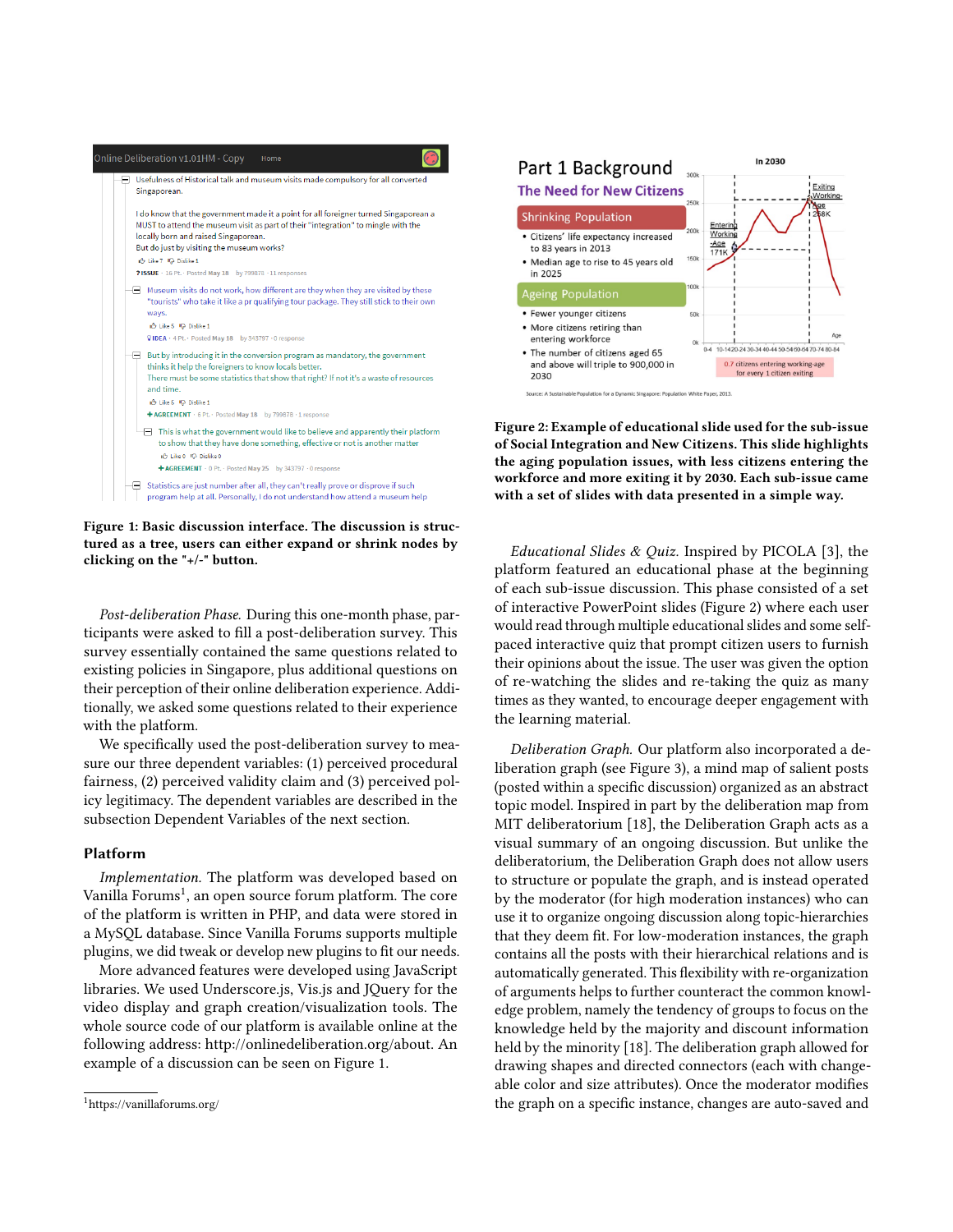rendered instantly on the forum page for all users on the same instance. Figure [3](#page-5-0) shows an example of such a graph. As a normal user, the graph allows zooming in and out on the graph and navigating from a node to a post that it refers to. This mapping from node to post allows the moderator to frame posts in interesting and thought provoking ways without having to quote them verbatim.

IBIS based color coding of posts . With the platform, we were also interested in providing argumentation support for users. However, we did not want to make the experience of posting arguments counter-intuitive as is the case with MIT deliberatorium [\[18\]](#page-10-16). We wanted to retain the normal timewise sequential interface of traditional forums, but include interface element that could be used to organize posts based on the IBIS model of informal argumentation. In terms of implementation, this meant the user was given a choice of categorizing each of their posts into either an issue, idea, agreement (pro argument) or disagreement (con argument). A post belonged to each of these categories would have its own color code when displayed on the forum interface. To further situate the IBIS structure, we used a nested style of indentation for posts, so that a reply to a post would appear at a level nested under the original post. This way a user who has raised an issue or idea can have other users contribute pros and cons arguments under their post, offering the ability to have more focused discussions.

Gamification. We implemented both point systems and rewards in the platform. As discussed in the design process section, on top of the baseline reimbursement, an additional discretionary reward was made available based on the level of user's participation during the deliberation. The user can accrue participation points, by both submitting posts and by engaging with others' posts: 5 points gained by poster for

<span id="page-5-0"></span>

Figure 3: Details of a deliberation graph generated to facilitate the discussion. Suggestions appear in boxes with a blue background, negative points in red and positive ones in green.

every instance of their post getting 'liked', 5 points lost by poster for every instance of their post getting 'disliked', 5 points gained by Replying to posts, 2 points gained through liking/disliking another's post, 1 point gained for every instance of reading or viewing another's post. The point system was tied to 3 milestone levels of participation, with each level unlocking additional monetary reward. These milestones were capped at 1000, 2000 and 3000, with a commensurate reimbursement of 10SGD, 20SGD and 30SGD respectively.

We did not implement additional feature or content unlocking with these milestone levels, because this can lead to conflict with one of the core principles of deliberation namely accessible reasons [\[12\]](#page-10-25) (p.144). This principle requires that the reasons and content used while deliberating should be accessible to all citizens. Additionally, the use of social currency based incentives can lead to online hierarchy which impedes equal participation [\[29\]](#page-11-12). Keeping this in mind, we decided to not implement a leader board, although the individual participants' particulars were still made publically visible on the user's profile page.

# 4 ONLINE DELIBERATION EXPERIMENT

In this experiment, we consider the effect of moderation (2 levels) and opinion heterogeneity (3 levels) on the perceived deliberation experience. We rely on a between-subject design, and therefore split our participants into six different instances of our platform.

#### Participants and Procedure

We sent out an invitation to respondents from our pre-survey who consented to join the platform. Prospective participants would receive an email containing a unique link to one of the six instances of the platform they were assigned to. Among the 1200+ invitations we sent out, 510 participants logged into our platform at least once. Among these 510 citizen users, 56% were male; 86% were ethnical Chinese; 55% of people aged between 21 to 39 years old; 58% had a university or high degree: and 57% had a household monthly income below 10,000 SGD. Compared to the general population, our participants tended to be male, Chinese, younger, better educated and having higher income. A comparison between our participants and the singaporean population is shown in Table [1.](#page-6-0)

Following the pre-deliberation survey, during which participants provided their opinion on current policies, participants were assigned to one of our six instances (one per heterogeneity  $\times$  moderation combination). The deliberation phase was described in the Process and Platform section. Each week, participants were invited to discuss one of the sub-issues, in that order:

(1) Singapore's Low Birthrate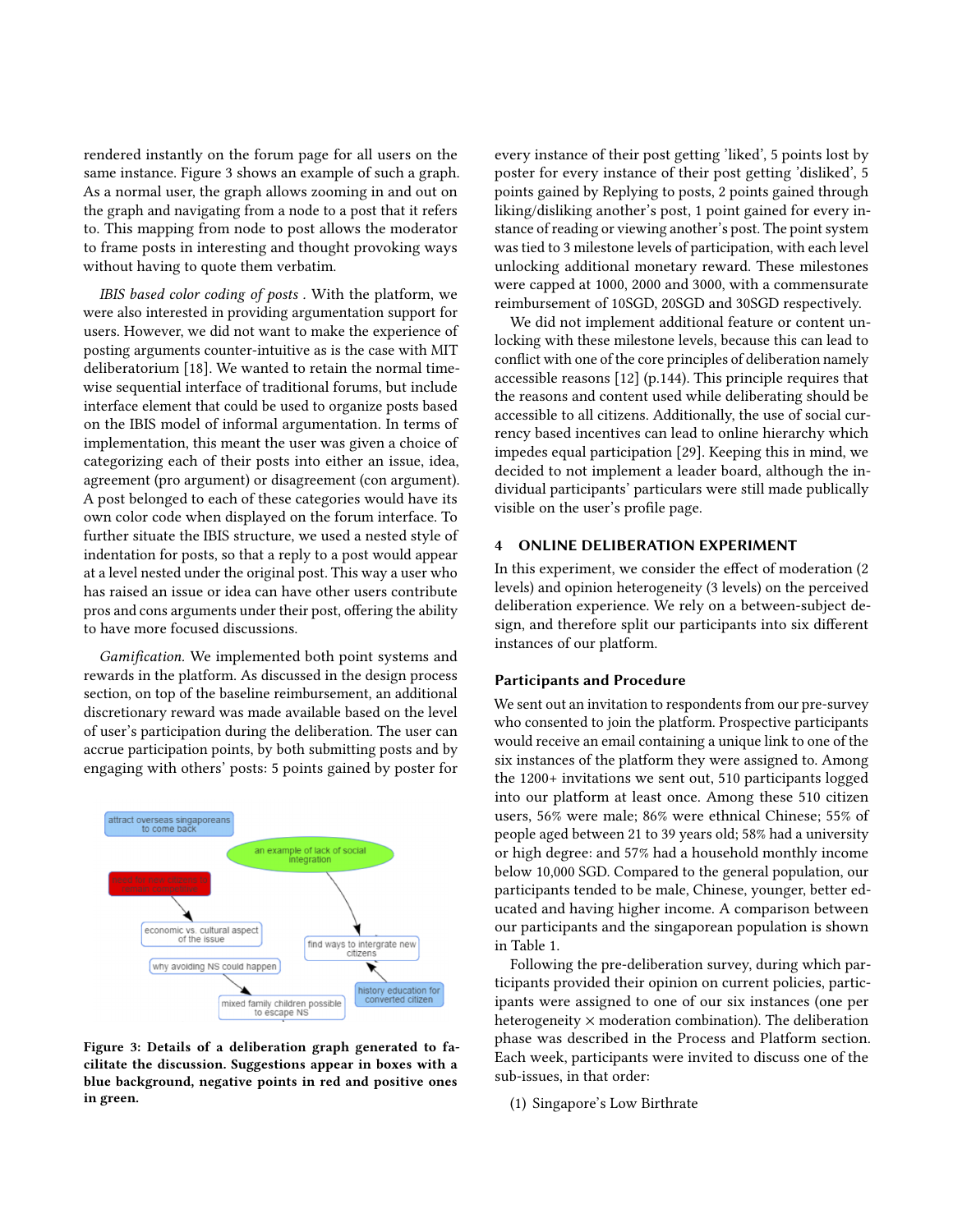<span id="page-6-0"></span>Table 1: Population comparison between our participants and the singaporean population. Data computed and aggregated from [https://www.singstat.gov.sg/-/media/files/](https://www.singstat.gov.sg/-/media/files/publications/reference/yearbook_2018/yos2018.pdf) [publications/reference/yearbook\\_2018/yos2018.pdf](https://www.singstat.gov.sg/-/media/files/publications/reference/yearbook_2018/yos2018.pdf).

| Criterion      | Participants | <b>SG Population</b> |  |
|----------------|--------------|----------------------|--|
| Male           | 56%          | 49%                  |  |
| Chinese        | 86%          | 74.4%                |  |
| Age 20-39      | 55%          | 28.4%                |  |
| University     | 58%          | 30.7%                |  |
| Degree         |              |                      |  |
| Income         |              | 63.4%                |  |
| $<$ S\$ 10,000 | 57%          |                      |  |

- (2) Foreign Domestic Workforce
- (3) Integration of New Citizens

After the deliberation, participants would answer a postdeliberation survey, in which we assessed the procedural fairness, validity claim and policy legitimacy as described in the Dependent Variables subsection.

#### Independent Variables

We considered two independent variables: moderation and opinion heterogeneity.

Moderation. We differentiated two levels of moderation, namely, low and high. There are significant differences in terms of amount of human moderator's work. In the low moderation conditions, moderators were instructed to keep the basic order of the discussion, such as posting the initial posts, removing duplicates and hiding offensive posts. In the high moderation conditions, moderators have to do much more work: firstly, moderators greeted every participant with a welcome message that links to the help page which specifies discussion rules, when the participant posted the first post. Secondly, moderators for the high moderation condition were in charge of generating and updating a deliberation graph that highlights good contributions and put them into a thought map at a daily frequency. An automated deliberation map was also available for the low moderation conditions, which means all posts will automatically enter a network map without any moderator's interference. Last but not least, moderators in the high moderation conditions were also managing inappropriate posts. In fact, the only two instances in which we had to temporarily ban users both happened in high moderation conditions.

To summarize, the role of the moderator in the high moderation condition covers the two roles highlighted by Epstein and Leshd [\[8\]](#page-10-7) in addition to updating the deliberation graph daily. In the low moderation condition, moderators would strictly stick to basic order keeping without directly interacting with the users. Users were aware of the presence of the

<span id="page-6-1"></span>Table 2: Group Composition for the Heterogeneity independent variable.

| Heterogeneity Level | <b>Group Composition</b>                                           |
|---------------------|--------------------------------------------------------------------|
| Low-Agree           | $rac{2}{3}$ agree, $rac{1}{3}$ neutral                             |
| Low-Disagree        | $\frac{1}{3}$ neutral, $\frac{2}{3}$ disagree                      |
| High-Mixed          | $\frac{1}{3}$ agree, $\frac{1}{3}$ neutral, $\frac{1}{3}$ disagree |

moderators by seeing moderators' posts such as the initial posts, and seeing messages such as "this post was hidden by a moderator" for hidden posts.

Four moderators were involved in moderating the discussions. A 7-page moderation guide (available as supplementary material) was developed to provide standard instructions, including technical details, strategies to take when certain situations emerge, and templates to use for greeting, warning, banning users. All moderators had to go through multiple rounds of training to ensure that they understand the moderation instructions fully. All four moderators are communication scholars with at least a master degree in the major. Three moderators who moderated the high moderation conditions rotated every week during the three-weeks discussion, to avoid conditions being confounded with moderators. Moderators in the high moderation conditions spent at least two hours a day to complete the moderation tasks. Thanks to the low workload, one moderator was tasked to moderate all low moderation conditions, to ensure the consistency among conditions.

Opinion Heterogeneity. To create our three groups of different opinion heterogeneity, we proceeded in two steps. First, we generated a tripartite grouping based on the heterogeneity in group members' opinions towards policy positions, measured in the pre-deliberation survey. The participants were first ranked on their level of agreement with policy positions (averaged across all three deliberation issues) and separated into 3 equal parts. The first tertile of this partition was assigned a classification of Disagree (agreement score  $\leq \frac{2.67}{5}$ ), second tertile a classification of Neutral (agreement score of  $\frac{3}{5}$  or  $\frac{3.33}{5}$ ) and the third quintile a classification of Agree (agreement score  $\geq \frac{3.67}{5}$ ).

Second, we randomly selected the  $\frac{2}{3}$  of the "Agree" users and  $\frac{1}{3}$  of the "Neutral" users to create the Low Heterogeneity-Agree condition. We repeated this process for the Low Heterogeneity-Disagree condition. The remaining users ( $\frac{1}{3}$  of each original pool) was grouped as High Heterogeneity-Mixed. Table [2](#page-6-1) summarizes how the groups were created. We will refer to each group according to their heterogeneity and opinion level. As such, our three levels for heterogeneity are: Low-Mainly Agree (L-A), Low-Mainly Disagree (L-D), High-Mixed (H-M).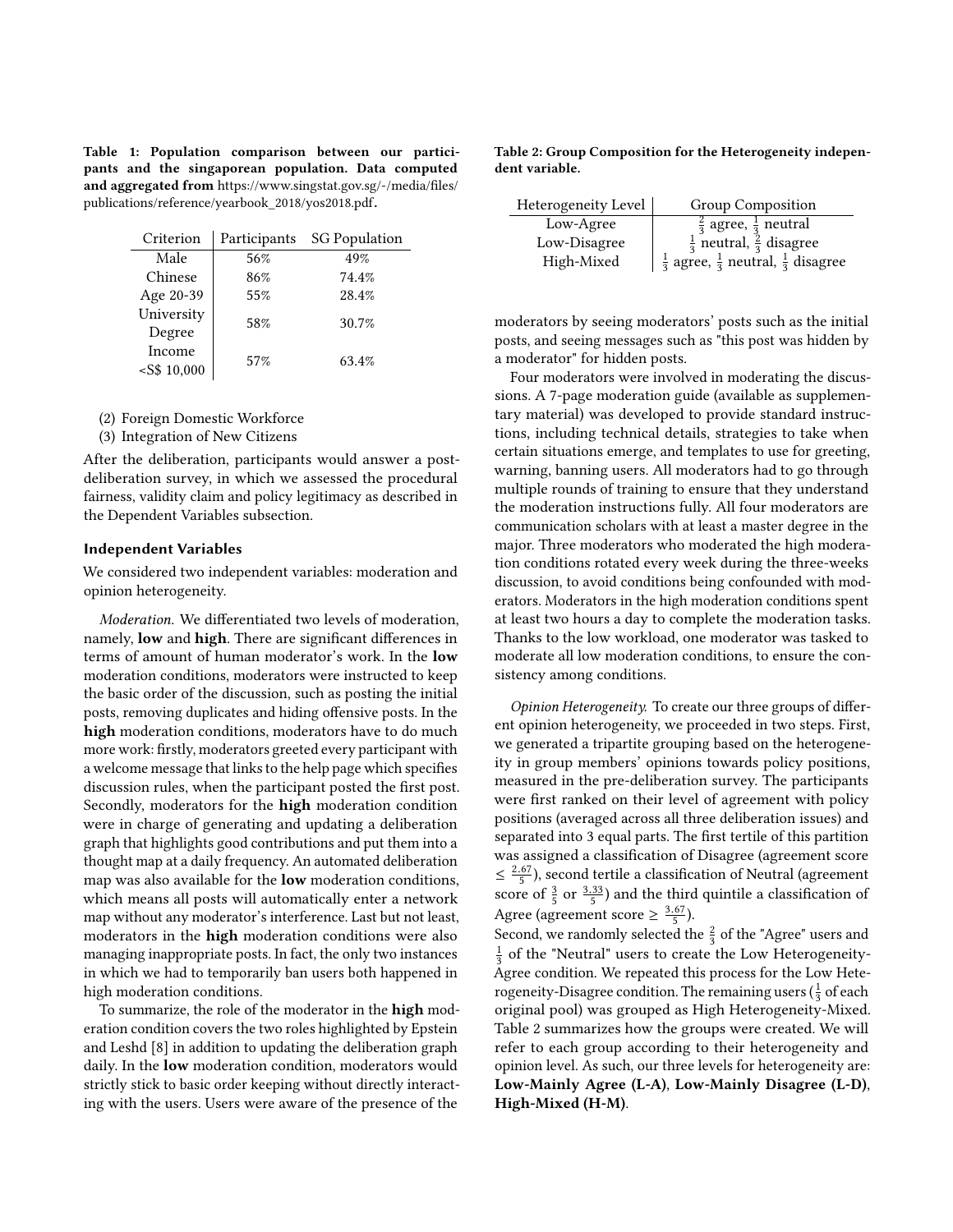# Dependent Variables

We measured three dependent variables, all related to their overall experience of deliberation.

Perceived policy legitimacy. This variable assessed participants' overall approval of the incorporation of deliberation in policymaking regarding population policies. It was measured by four items: (a) I feel it is right for citizens to deliberate on taking action to control Singapore's population; (b) I feel citizen deliberation make just decisions to control Singapore's population; (c) I feel citizen deliberation can generate population policies that are worth of my support; and (d) I feel citizen deliberation can generate population policies that are likely to work. A 5-point Likert scale was used  $(1 =$ strongly disagree, 5 = strongly agree) for all the questions. Results of principal component analysis indicated that the four items loaded on one factor (Eigenvalue = 2.75, factor loadings between .78 and .89) and therefore, the four items were averaged to form one overall measure (Cronbach's  $\alpha = .85$ ,  $M = 3.73, SD = .66$ .

Perceived procedural fairness. We used a four-item measure in the post-deliberation survey to measure perceived procedural fairness. Building on prior studies on perceived speech conditions [\[4,](#page-10-1) [38,](#page-11-3) [39\]](#page-11-2), we asked participants how much they agree about these statements: (a) I had full capacity to freely raise questions about the population policies during the discussions; (b) I feel all of us had equal opportunities to express our opinions on the population issues during the discussions; (c) There was good balance in whose opinion about the population issues is being heard during the discussions; (d) I feel the people I discussed with gave a fair consideration to what I thought about the population issues. The same 5-point Likert scales were used. Results of principal component analysis indicated that the four items loaded on one factor (Eigenvalue = 2.90, factor loadings between .83 and .86) and therefore, the four items were averaged to form one overall measure (Cronbach's  $\alpha = .87$ ,  $M = 2.31$ ,  $SD = .99$ ).

Perceived validity claim. Four validity items were used to measure this concept [\[4\]](#page-10-1): (a) I think I understand fellow discussants' points about the population issues; (b) I think fellow discussants' discussions about the population issues were based on accurate facts; (c) I think fellow discussants communicated their arguments on the population issues in an appropriate way; and (d) I think fellow discussants expressed their sincere intentions to communicate with me on the population issues. The same 5-point Likert scales were used. All items loaded on one factor (Eigenvalue=2.71, factor loadings between .79 and .86) and hence they were combined into one variable (Cronbach's  $\alpha$  = .84,  $M$  = 3.68,  $SD$  = .64).

<span id="page-7-0"></span>Table 3: Summary of the online deliberation phase in terms of Posts and Users. A user was considered active if they logged in at least once on the platform. L-A stands for Low Heterogeneity-Agree, H-M for High-Mixed and L-D fow Low-Disagree.

|              | <b>Moderation Heterogeneity</b> |      | <b>Posts</b> Active Users |
|--------------|---------------------------------|------|---------------------------|
| High         | L-A                             | 453  | 74                        |
| High         | $H-M$                           | 893  | 90                        |
| High         | L-D                             | 1324 | 90                        |
| Low          | $L-A$                           | 529  | 71                        |
| Low          | $H-M$                           | 2162 | 94                        |
| Low          | L-D                             | 1147 | 91                        |
| <b>Total</b> |                                 | 6508 | 510                       |

# Data Analysis

We ran a  $2 \times 3$  between-subject study to empirically test the effects of Moderation {Low, High} and Opinion Heterogeneity { Low-Mainly Agree, Low-Mainly Disagree, High-Mixed} on three dependent variables that measure participants' perceive experience with online deliberation. We then performed a series of two-way ANCOVAs to analyze the effects of moderation and opinion heterogeneity.

# **Covariates**

We ran a series of two-way ANOVAs with moderation and opinion heterogeneity as the two factors and with age, gender, ethnicity, education, housing type, and household income as dependent variables. Only gender, ethnicity, and education showed some significant differences across heterogeneity conditions. We decided to include these three variables as covariates in our main analyses.

## Online Activity Data

We recorded a variety of online activies of our participants. On average, each citizen user logged into our platform 11 times (range = 138;  $SD = 17$ ), liked 42 posts (range = 1087;  $SD = 125$ ), and disliked 2 posts (range = 28;  $SD = 15$ ). Each of them posted an average of 12 posts (range =  $305$ ;  $SD = 36$ ) and viewed 84 posts (range =  $1846$ ;  $SD = 218$ ). They clicked, on average, at least once the node in the deliberation graph (including both single clicks and double clicks; range = 41;  $SD = 3$ ). Citizen users viewed our educational slides for an average of 1.43 times (range =  $10; SD = 1$ ). They accumulated an average of 590 points (range =  $12505$ ;  $SD = 1517$ ) through their platform activities. Table [3](#page-7-0) shows a summary of the posting activity by instances and conditions.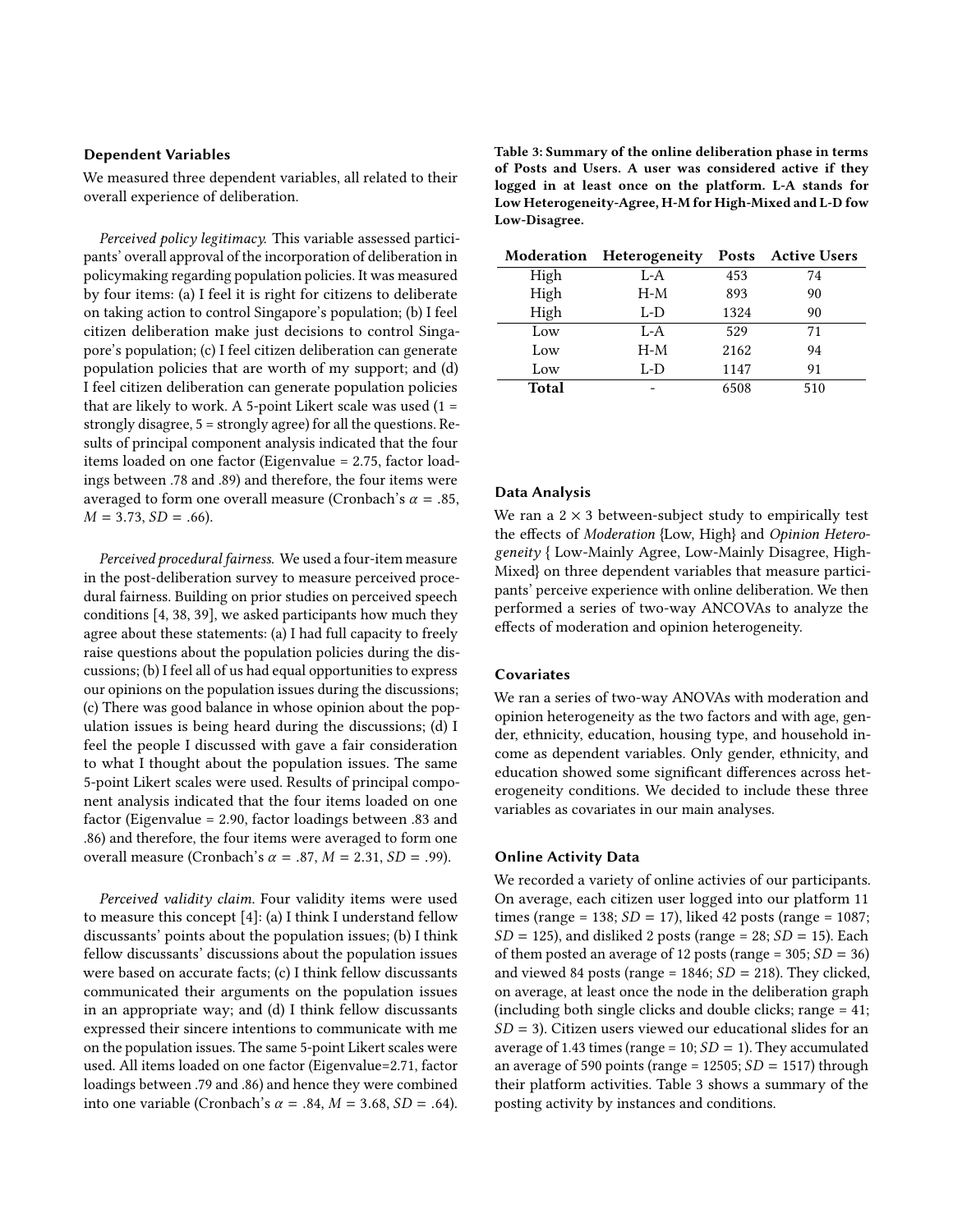<span id="page-8-0"></span>

Figure 4: Perceived policy legitimacy, validity claim and procedural fairness across moderation conditions. Error bars represent .95 confidence intervals.

# Results

Moderation. For the three dependent variables that gauge participants' perceptions about the online deliberation experience, both moderation and opinion heterogeneity made significant differences. Moderation had significant impacts on perception of validity claim ( $F_{1,437} = 4.96$ ,  $p < .05$ , partial  $\eta^2 = .011$ ), perceived legitimacy of deliberation as a way of making population policies (*E*,  $\alpha = 5.51$ ,  $\beta$  < 05 partial making population policies ( $F_{1,437} = 5.51, p < .05$ , partial  $\eta^2 = .010$ ), and a marginally significant effect perception of<br>procedural fairness  $(F_{\text{max}} = 3.08, h \le 1)$  partial  $n^2 = .007$ ) procedural fairness  $(F_{1,437} = 3.08, p < .1,$  partial  $\eta^2 = .007$ ).<br>Specifically, a consistent finding emerged: low moderation Specifically, a consistent finding emerged: low moderation groups consistently had higher perception ratings than high moderation groups, as illustrated in Figure [4.](#page-8-0) H1 is supported.

Opinion Heterogeneity. Opinion heterogeneity also had significant impacts on perception of procedural fairness  $(F_{2,437} = 6.97, p < .01,$  partial  $\eta^2 = .031$ ), perception of validity claim  $(F_{6,427} = 7.19, p < .01$  partial  $n^2 = .032$ ) and validity claim  $(F_{2,437} = 7.19, p < .01,$  partial  $\eta^2 = .032$ ), and<br>perception of policy legitimacy  $(F_{2,437} = 7.67, p < .01$  partial perception of policy legitimacy ( $F_{2,437} = 7.67, p < .01$ , partial  $\eta^2 = .034$ ).<br>Specificall

Specifically, a consistent finding emerged with respect to perceptions of policy legitimacy and validity claim: the L-D group members perceived the lowest level of procedural fairness compared (policy legitimacy:  $M = \frac{3.54}{5}$  and validity claim:  $M = \frac{3.5}{5}$  to the L-A (policy legitimacy:  $M = \frac{3.84}{5}$ ,  $p <$  0.01, voliding loging  $M = \frac{3.79}{5}$ , p < 0.01) and H M (policy la .001; validity claim:  $M = \frac{3.79}{5}$ ,  $p < .001$ ) and H-M (policy legitimean:  $M = \frac{3.77}{5}$ ,  $p < .01$ ) gitimacy:  $M = \frac{3.77}{5}$ ,  $p < .01$ ; validity claim:  $M = \frac{3.7}{5}$ ,  $p < .01$ )<br>group members. No significant differences were seen begroup members. No significant differences were seen between the H-M and L-A group on these two measures.

The pattern is slightly different in perceptions of procedural fairness: participants in the L-A group perceived the highest level of procedural fairness ( $M = \frac{3.85}{5}$ ) compared to those in

<span id="page-8-1"></span>

Figure 5: Perceived policy legitimacy, validity claim and procedural fairness across opinion heterogeneity conditions. Error bars represent .95 confidence intervals.

the H-M ( $M = \frac{3.69}{5}$ ,  $p < .05$ ) and L-D ( $M = \frac{3.55}{5}$ ,  $p < .001$ )<br>groups. We did not observe any significant difference begroups. We did not observe any significant difference between the L-D and H-M groups on this measure. The patterns can be seen in Figure [5.](#page-8-1) H2 is supported.

Interactions. We did not find any interaction effects between moderation and opinion heterogeneity (policy legitimacy:  $p = .228$ , validity claim:  $p = .582$ , procedural fairness:  $p = .221$ ).

# 5 DISCUSSION AND GUIDELINES

We discuss the implications of our results for online deliberation, and provide guidelines to conduct future studies in the field.

# Challenges for Online Deliberation

Use Educational Material. Regarding the lack of knowledge problem, we designed educational slides for both using the platform and each sub-issue. Most participants did consult the slides more than once, and a majority of our participants (72%) also found that "the educational slides were helpful". Our participants' interest in educational slides suggest that future online deliberation works could benefit from applying a similar process. It would also be interesting to quantify to which extent participants did learn from the slides, and how this might have impacted their opinions on issues.

Oversample Underrepresented Populations. Our second challenge was representativeness. While we did start with a participant pool representative of Singapore's population in the pre-deliberation survey, we could not keep that representativeness. We did still achieve a better representativeness compared to previous works based on voluntary participation. Achieving representativeness in online deliberation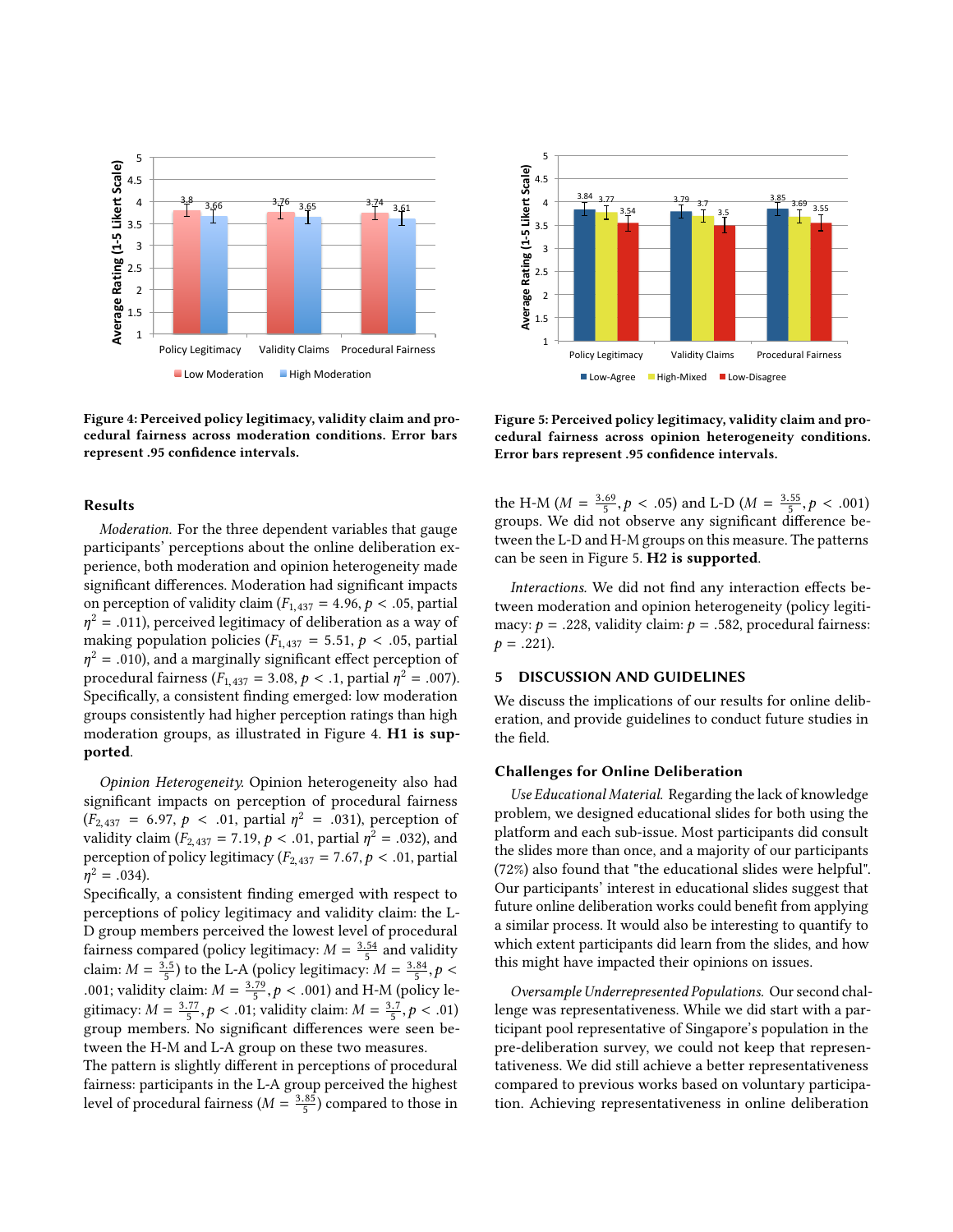requires a lot of work in view of the technological barriers to some groups of the population (e.g., the elderly). To compensate for the attrition of less tech-savvy and older participants after the pre-deliberation survey, researchers may want to oversample participants of these underrepresented groups and match their numbers to the population quota after the initial survey.

# Keep Moderation to Low Levels

Moderation had an impact on participants' perception of the deliberation experiment. Lower levels of moderation leads to better perception of validity claim, perceived legitimacy of deliberation for policy making, and suggests that it may also affect procedural fairness. Previous work also showed that lower levels of moderation could increase participation, in terms of number of posts [\[25\]](#page-10-10), but higher levels of moderation lead to self-censorship [\[36\]](#page-11-6) and exclude underrepresented populations from the deliberation process [\[33\]](#page-11-7). Given all these negative effects on discussion and perception of the deliberation process, we would argue to keep moderation to a strict minimum, in which moderators are simply required to prevent participants from resorting to insult or inappropriate behavior.

## Low Opinion Heterogeneity is Good?

While statistical analyses suggests an effect of different heterogeneity levels on all three dependent variables, the trend that seems to emerge is that the instances of the platform where participants tended to agree (L-A) with current policies had a better perception of the deliberation process. But does it mean that low opinion heterogeneity is good? We would argue for the opposite: high opinion heterogeneity is not that bad. If citizens already all agree/disagree to a policy, there is no need for deliberation. Our findings show that at least H-M is better than L-D. In fact, H-M showed no differences compared to L-A in two out of three outcomes, policy legitimacy and validity claim. We would thus advocate to create groups of high heterogeneity with all kinds of opinions mixed, which should not only justify the need for deliberation but also reduce any evaluation of deliberation biased by one's agreement or disagreement to the policies.

# Implications for Online Discussion in General

Our results are in line with past works on moderation (see above) which generally suggest to keep moderation to the minimum. For instance, Towne and Herbsle [\[32\]](#page-11-5) pointed out the importance of keeping at least some moderation to avoid trolling and flame wars. In order to keep the basic order of discussions, moderation should also be quick. But having a moderator working all the time on the platform is not always possible. A solution is to use crowdsourced moderation [\[21\]](#page-10-26), randomly assigning users the task to remove/hide offensive

posts, which may act as a complement or replacement for centralized moderation. However, this raises new challenges, such as small organized groups being able to moderate posts going against their ideas.

# Online Deliberation in Singapore

This work is the first of its kind done in Singapore. Because of the unique political context, the high moderation level could also trigger some mistrust or defiance towards the online deliberation process. In a few isolated cases, some participants reacted very negatively to the presence of a moderator, but apart from these cases, we did not observe many negative reactions and/or signs or mistrust.

As shown by the results, the participants gave positive scores to all three of our dependent variables ( $\frac{3.5}{5}$  and above). In other questions of the post-deliberation survey, participants also reported "enjoying the discussions" (66.4%) and found that the "discussions were interesting" (69.8%). The overall positive feedback on the experience suggests that there is space to conduct more of these studies in Singapore, giving citizens the opportunities to discuss online and provide input for local policy-makers. As one of the participant reported: "I enjoyed very much my participation in this online deliberation and hope there will be more such activity/events organized. Perhaps, on other topics that concern Singapore as well, not just on Singapore's population issues".

# Limitations

In our study, we used monetary incentives, as a way to address the representativeness issue [\[7\]](#page-10-24). Not providing incentives for a three-week long experiment would have meant excluding elderly, lower income and less tech-savvy people, as they tend to be the ones who are short of resources to support their participation in online deliberation. Another possible effect of not providing financial incentives would be that people with strong opinions regarding the discussion topic would join voluntarily, while those with mild opinions would not care enough to participate. This possible effect would render our experimental design futile, as we would not be able to attract enough participants with neutral opinions. We acknowledge this limitation of our work, as voluntary participants are different from those who are motivated by extrinsic factors such as financial incentives.

# 6 CONCLUSION

We introduced our own open-source platform, which we built based on design recommendations from previous works. During the deliberation phase, we evaluated how moderation and opinion heterogeneity may impact users' overall experience of deliberation. We found that higher levels of moderation may degrade the overall experience. We also found that opinion heterogeneity seems to be strongly linked to the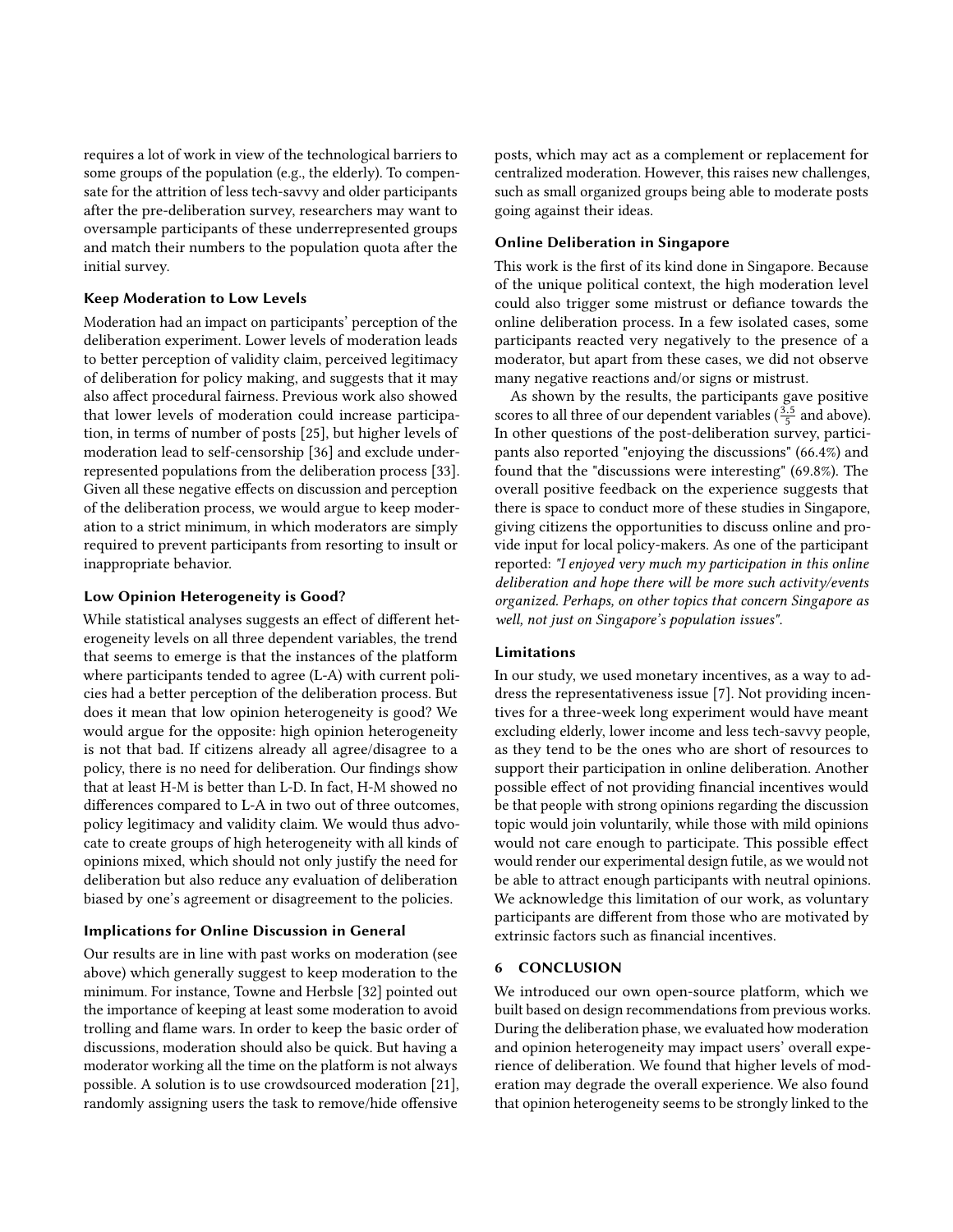perceptions of the participants, and therefore suggest to use high heterogeneity with mixed opinion in order to avoid any perception bias, positive or negative, based on one's existing opinions on the policies. In terms of the Singapore context, our results suggest that despite of the unique political setting, participants were overall satisfied with their experience, and would be likely to support future deliberation practices like such.

# 7 ACKNOWLEDGMENTS

This research is supported by Singapore's Ministry of Education (MOE2013-T2-1-105). Views expressed are those of the authors alone and do not necessarily reflect opinions of the sponsoring agencies. The authors want to thank Carol Soon, Leanne Chang, Shengdong Zhao, Tian Yang, Sanju Menon, Yang Wang, Jingjing Liang, Joseph Goh Seow Meng, Jeffrey Effendy, Atima Tharatipyakul and a group of undergraduate and graduate research assistants for their collaboration and assistance that made this research possible.

## REFERENCES

- <span id="page-10-5"></span>[1] Amy Binns. 2012. DON'T FEED THE TROLLS! Managing troublemakers in magazines' online communities. Journalism Practice 6, 4 (2012), 547–562.
- <span id="page-10-12"></span>[2] Jennifer Brundidge. 2010. Encountering "difference" in the contemporary public sphere: The contribution of the Internet to the heterogeneity of political discussion networks. Journal of Communication 60, 4 (2010), 680–700.
- <span id="page-10-19"></span>[3] Robert Cavalier, Miso Kim, and Zachary Sam Zaiss. 2009. Deliberative democracy, online discussion, and project PICOLA (Public informed citizen online assembly). Online deliberation: Design, research, and practice/Eds. Davies T., Gangadharan SP Stanford, CA: Center for the study of language and information (2009), 71.
- <span id="page-10-1"></span>[4] Leanne Chang and Thomas Jacobson. 2010. Measuring Participation as Communicative Action: A Case Study of Citizen Involvement in and Assessment of a City's Smoking Cessation Policy-Making Process. Journal of Communication 60, 4 (2010), 660–679. [http://dx.doi.org/10.](http://dx.doi.org/10.1111/j.1460-2466.2010.01508.x) [1111/j.1460-2466.2010.01508.x](http://dx.doi.org/10.1111/j.1460-2466.2010.01508.x)
- <span id="page-10-20"></span>[5] Todd Davies, Brendan O'Connor, Jonathan J. Cochran, Alex Angiolilloand Effrat, Andrew Parker, Benjamin Newman, and Aaron Tam. 2009. An online environment for democratic deliberation: motivations, principles, and design. (2009), 275–292.
- <span id="page-10-8"></span>[6] Arthur R Edwards. 2002. The moderator as an emerging democratic intermediary: The role of the moderator in Internet discussions about public issues. Information Polity 7, 1 (2002), 3–20.
- <span id="page-10-24"></span>[7] Stephen Elstub and Peter McLaverty. 2014. Deliberative democracy: Issues and cases. Edinburgh University Press.
- <span id="page-10-7"></span>[8] Dmitry Epstein and Gilly Leshed. 2016. The magic sauce: Practices of facilitation in online policy deliberation. Journal of Public Deliberation 12, 1 (2016), 4.
- <span id="page-10-13"></span>[9] Siamak Faridani, Ephrat Bitton, Kimiko Ryokai, and Ken Goldberg. 2010. Opinion Space: A Scalable Tool for Browsing Online Comments. In Proceedings of the SIGCHI Conference on Human Factors in Computing Systems (CHI '10). ACM, New York, NY, USA, 1175–1184. [https://doi.](https://doi.org/10.1145/1753326.1753502) [org/10.1145/1753326.1753502](https://doi.org/10.1145/1753326.1753502)
- <span id="page-10-0"></span>[10] James S Fishkin. 2011. When the people speak: Deliberative democracy and public consultation. Oxford University Press.
- <span id="page-10-18"></span>[11] James S Fishkin and Robert C Luskin. 2005. Experimenting with a democratic ideal: Deliberative polling and public opinion. Acta politica

40, 3 (2005), 284–298.

- <span id="page-10-25"></span>[12] Amy Gutmann and Dennis F Thompson. 1998. Democracy and disagreement. Harvard University Press.
- <span id="page-10-4"></span>[13] Lisa K Hanasono and Fan Yang. 2016. Computer-mediated coping: Exploring the quality of supportive communication in an online discussion forum for individuals who are coping with racial discrimination. Communication Quarterly 64, 4 (2016), 369–389.
- <span id="page-10-23"></span>[14] Yu-Tang Hsiao, Shu-Yang Lin, Audrey Tang, Darshana Narayanan, and Claudina Sarahe. 2018. vTaiwan: An Empirical Study of Open Consultation Process in Taiwan. (2018).
- <span id="page-10-2"></span>[15] Davy Janssen and Raphaël Kies. 2005. Online forums and deliberative democracy. Acta política 40, 3 (2005), 317–335.
- <span id="page-10-21"></span>[16] Juho Kim, Eun-Young Ko, Jonghyuk Jung, Chang Won Lee, Nam Wook Kim, and Jihee Kim. 2015. Factful: Engaging Taxpayers in the Public Discussion of a Government Budget. In Proceedings of the 33rd Annual ACM Conference on Human Factors in Computing Systems (CHI '15). ACM, New York, NY, USA, 2843–2852. [https://doi.org/10.1145/2702123.](https://doi.org/10.1145/2702123.2702352) [2702352](https://doi.org/10.1145/2702123.2702352)
- <span id="page-10-22"></span>[17] Nam Wook Kim, Jonghyuk Jung, Eun-Young Ko, Songyi Han, Chang Won Lee, Juho Kim, and Jihee Kim. 2016. BudgetMap: Engaging Taxpayers in the Issue-Driven Classification of a Government Budget. In Proceedings of the 19th ACM Conference on Computer-Supported Cooperative Work & Social Computing (CSCW '16). ACM, New York, NY, USA, 1028–1039.<https://doi.org/10.1145/2818048.2820004>
- <span id="page-10-16"></span>[18] M. Klein. 2011. The MIT deliberatorium: Enabling large-scale deliberation about complex systemic problems. In 2011 International Conference on Collaboration Technologies and Systems (CTS). 161–161. <https://doi.org/10.1109/CTS.2011.5928678>
- <span id="page-10-14"></span>[19] Travis Kriplean, Jonathan T. Morgan, Deen Freelon, Alan Borning, and Lance Bennett. 2011. ConsiderIt: Improving Structured Public Deliberation. In CHI '11 Extended Abstracts on Human Factors in Computing Systems (CHI EA '11). ACM, New York, NY, USA, 1831–1836. <https://doi.org/10.1145/1979742.1979869>
- <span id="page-10-15"></span>[20] Travis Kriplean, Michael Toomim, Jonathan Morgan, Alan Borning, and Andrew Ko. 2012. Is This What You Meant?: Promoting Listening on the Web with Reflect. In Proceedings of the SIGCHI Conference on Human Factors in Computing Systems (CHI '12). ACM, New York, NY, USA, 1559–1568.<https://doi.org/10.1145/2207676.2208621>
- <span id="page-10-26"></span>[21] Cliff Lampe, Paul Zube, Jusil Lee, Chul Hyun Park, and Erik Johnston. 2014. Crowdsourcing civility: A natural experiment examining the effects of distributed moderation in online forums. Government Information Quarterly 31, 2 (2014), 317–326.
- <span id="page-10-6"></span>[22] David M Lazer, Anand E Sokhey, Michael A Neblo, Kevin M Esterling, and Ryan Kennedy. 2015. Expanding the conversation: Multiplier effects from a deliberative field experiment. Political Communication 32, 4 (2015), 552–573.
- <span id="page-10-9"></span>[23] David López García. 2017. Mediation Styles and Participants' Perception of Success in Consultative Councils: The case of Guadalajara, Mexico. Journal of Public Deliberation 13, 2 (2017), 10.
- <span id="page-10-3"></span>[24] Ann Macintosh. 2004. Characterizing e-participation in policy-making. In Proceedings of the 37th Annual Hawaii International Conference on System Sciences. IEEE, 10–pp.
- <span id="page-10-10"></span>[25] Hans K Meyer and Michael Clay Carey. 2014. In Moderation: Examining how journalists' attitudes toward online comments affect the creation of community. Journalism Practice 8, 2 (2014), 213–228.
- <span id="page-10-17"></span>[26] Peter Muhlberger. 2005. The Virtual Agora Project: A research design for studying democratic deliberation. Journal of Public Deliberation 1, 1 (2005), 5.
- <span id="page-10-11"></span>[27] Diana C Mutz. 2002. The consequences of cross-cutting networks for political participation. American Journal of Political Science (2002), 838–855.